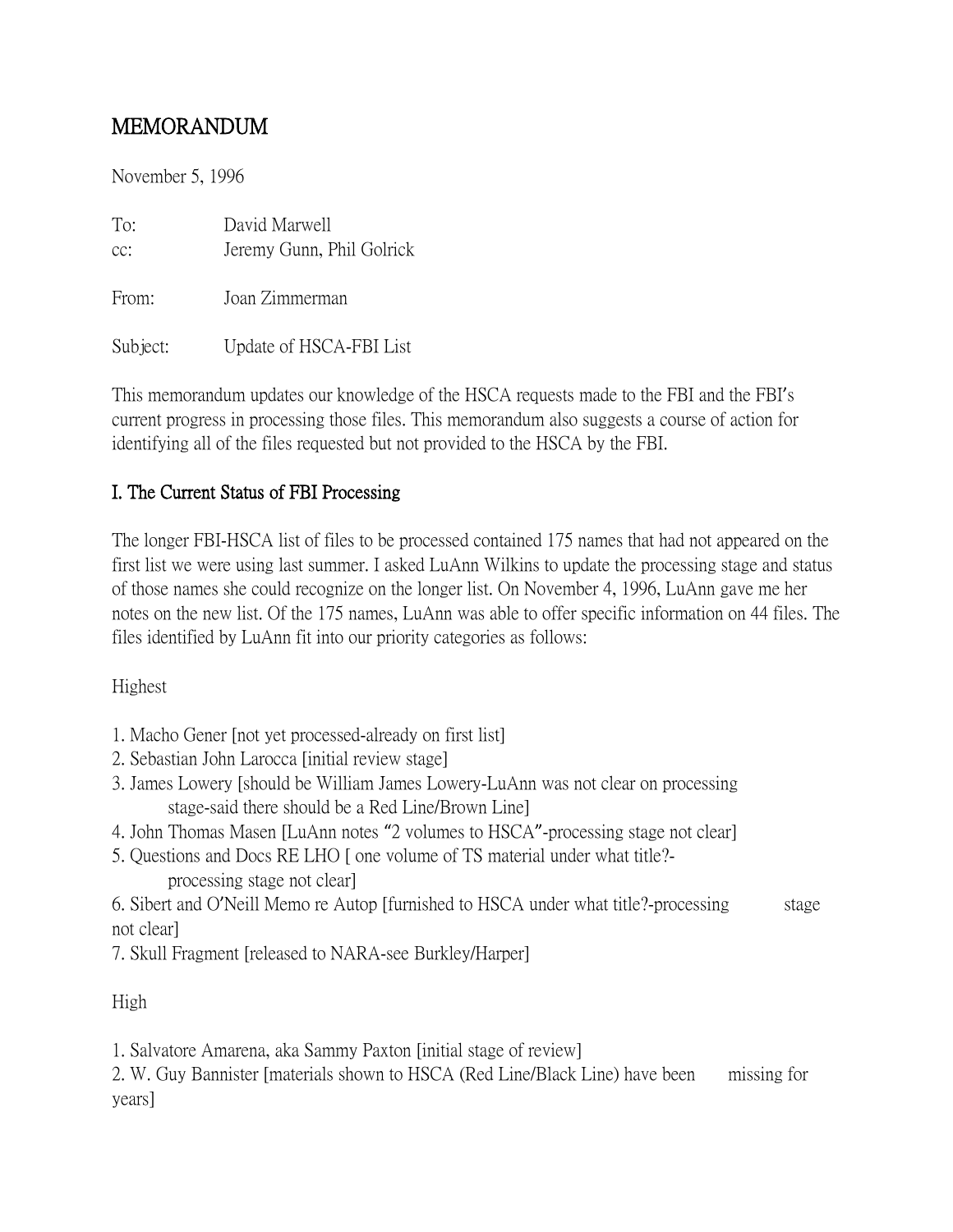- 3. Croft photo [not yet processed]
- 4. Entire Ruby file [processed as core subject]
- 5. Joe Gagliano [FBI will process ELSUR: not yet processed]
- 6. Dusty Miller [should be Murray W. Miller-final stage of review]
- 7. William Alexander Morgan [should be Capt. William Morgan-initial stage of review]
- 8. Yuri Ivanovich Nosenko [not yet processed]
- 9. Bona Fides of Nosenko [not yet processed]
- 10. Lee Harvey Oswald [processed as core subject]
- 11. Papich Reports [processed as CIA Liaison material]
- 12. Juanita Dale Phillips [Candy Barr-initial review stage]
- 13. Photos of Lester Bullet Frag [furnished to HSCA-processing stage not clear]
- 14. Orest Pina [Orest Pena-final stage of review]
- 15. Marina Oswald Porter [core file]
- 16. Rolando Masferrer Rojas [should be Masferrer-not yet processed]
- 17. Douglas Matthews Russell [should be Russell D. Matthews-initial stage of review]
- 18. Pedro Gutierrez Valencia [FBI will process Valencia and Eusebio Asque combined in one
- RL/BL-Asque is in initial review stage]

#### Medium

- 1. Nicholas Civella [2 volumes of ELSUR to process]
- 2. Michelino Clemente [shares a file cover with Zerelli: not yet processed]
- 3. DL JFK References [core files]
- 4. Docs Re LHO [core files]
- 5. JFK FOIA Release [core release]

6. Movimiento Dem. Cristian [should be MDC-Movimiento Democratico Cristian-final stage of review]

- 7. Earline Robertsreid [should be Earline Roberts-not yet processed]
- 8. Specific Docs in 44-22889 [processed for John B. Manchester -initial stage of review]
- 9. Frederick Stephen P. Sullivan [should be O'Sullivan -not yet processed]
- 10. Temple Ford Bowley [last name is Bowley-not yet processed]

#### Low

1. Jack Bowen, aka John Caesar Grossi [released to NARA]

- 2. George H. Burkley [released to NARA as Burkley/Harper]
- 3. Karen Bennett Carlin [to IAs-green]
- 4. Jack C. Harper [released to NARA]
- 5. Ident Records of Frankie Kaiser [released to NARA]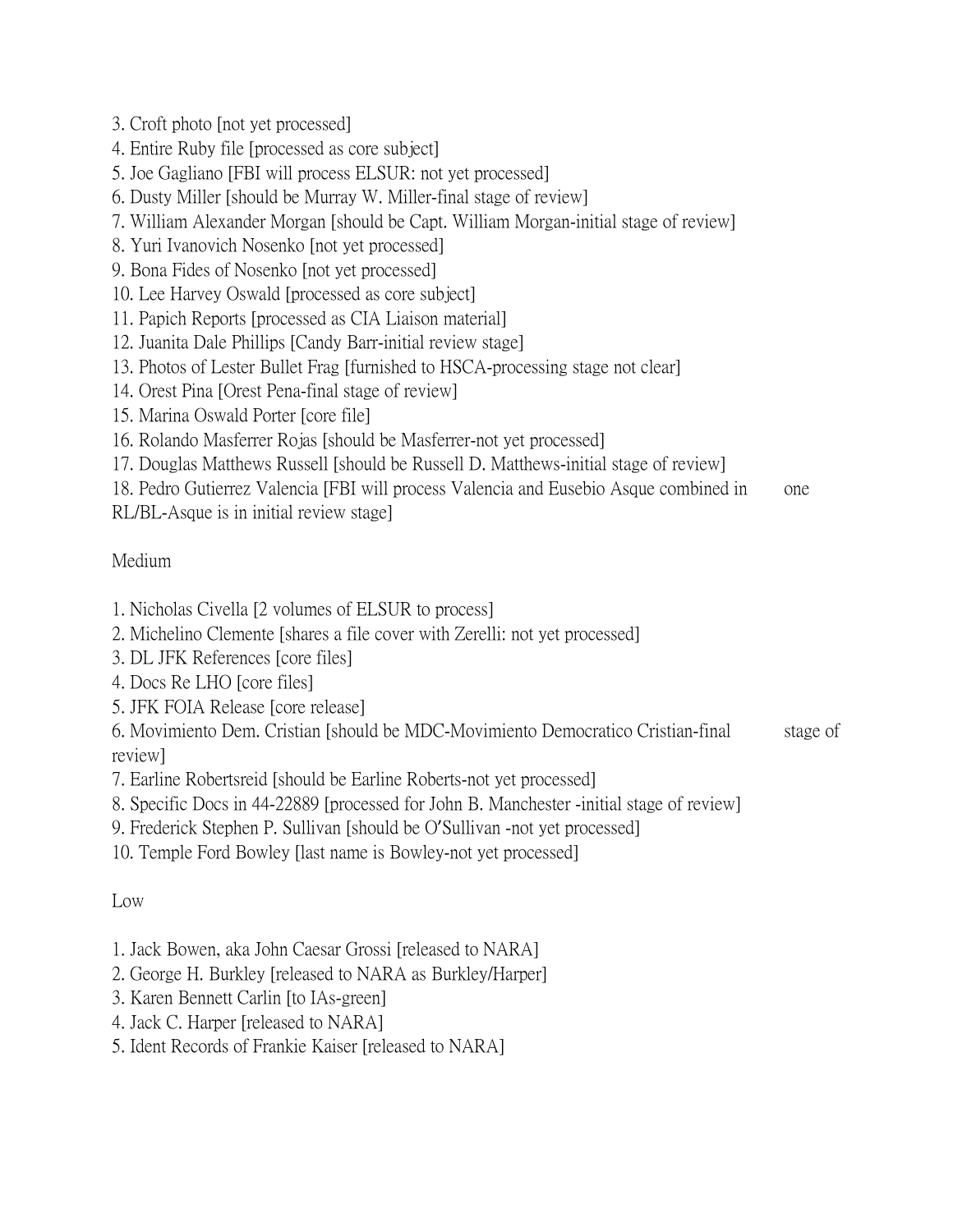#### Unknown

|  | 1. Ejercito Cubana AntiCommunist [final review stage] |  |  |  |
|--|-------------------------------------------------------|--|--|--|
|  |                                                       |  |  |  |

- 2. El Marko [see Luann's explanation: this was a mistake-no such name requested]
- 3. Vladimir Rodriguez Lattera [should be Lahera: final stage]
- 4. Mosenko Interviews [should be Nosenko-not yet processed]

In addition to these files, LuAnn added more names to the list as follows:

1. E.D. Brewer [JZ: DPD policeman on motorcycle ahead of Curry's car; on 6th floor when cartridges were found-low priority]

2. Ben Dranow [mistakenly written as Ben Dorfman, which does not exist. JZ: Not in any databases or PDS]

3. Leopoldo Ducos [JZ: not on the longer list.This is Leopoldo Ramos Ducos, who is already on the shorter list and is already being processed]

4. James Fratianno [JZ: this name is already on the first list (Jerrie's list)]

5. Vito and Joseph Giacalone [JZ: both were misspelled on the first list] JZ: Anthony Giacalone was a Detroit hood who knew how Hoffa was involved with mob characters. Giacalone also associated with John Rosselli. Vito and Joseph were not in any databases or PDS.

6. Alexander Kleinlerer [possibly ident to Alexander Kleiner who is in FBI's next release]

7. Jake Lansky [JZ: brother of Meyer Lansky; jailed in Cuba in 1959-high priority]

8. Richard M. Sims [JZ: not on the longer list; a Detective with Dallas PD; testified at Ruby trial-medium priority]

9. James Torella [JZ: not in any databases]

To summarize:

In our highest priority, the FBI has not yet started 5 out of 7 files. In our high priority, the FBI has not yet started 8 out of 18 files. In our medium priority, the FBI has not yet started 5 out of 10 files. In our low priority, the FBI has released 4 out of 5 files.

In LuAnn's additional files, only Jake Lansky would be a high priority whose file the FBI has not yet begun to process.

LuAnn explained that the FBI has files for individuals even though the red line/brown line copy is missing. For example, the FBI has the Guy Banister files but can not identify what was given to the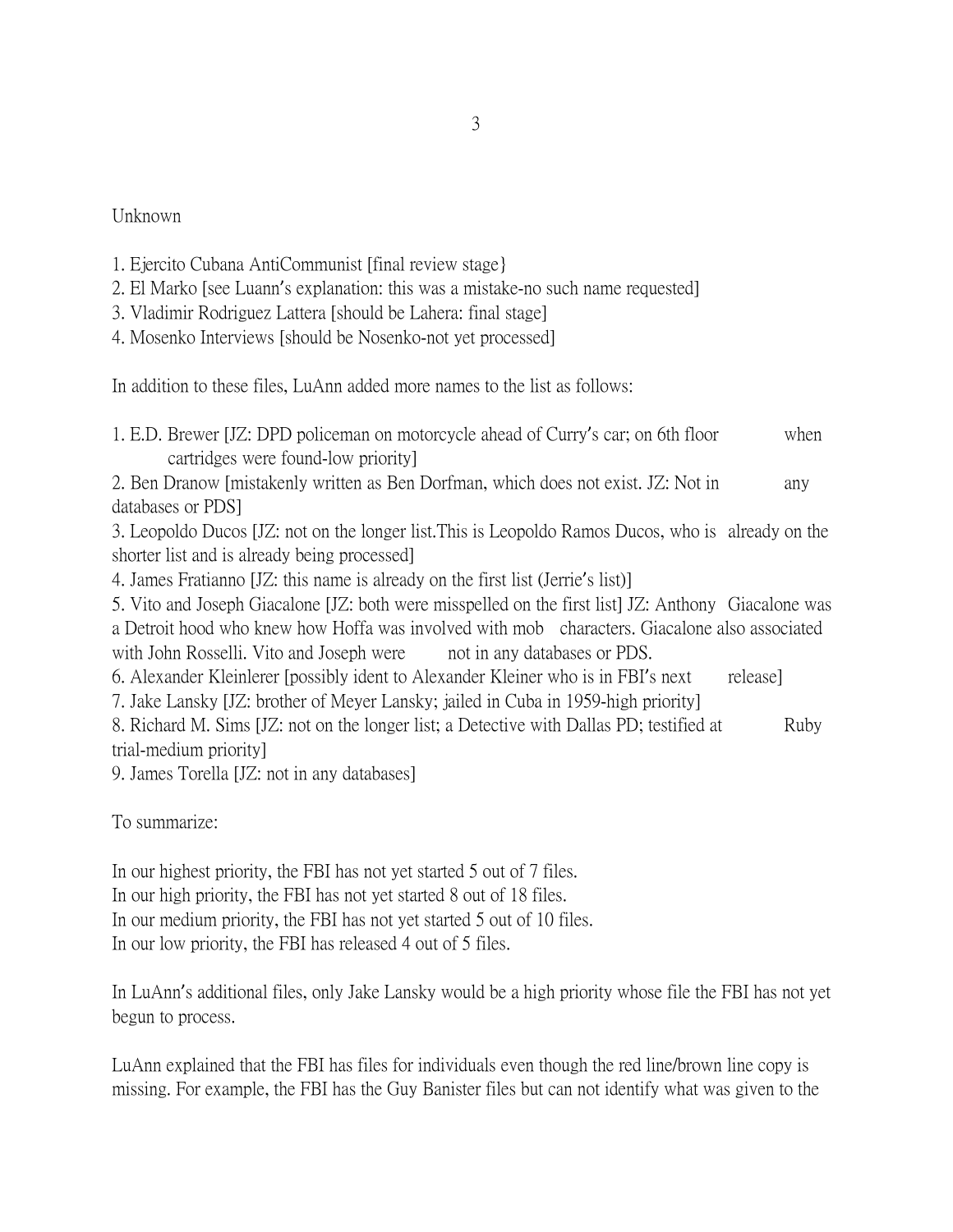HSCA. If there is a blank space after any of the names, it means that LuAnn is continuing to look for information. See, e.g. Maurice Bishop, Lt. Col. Robert E. Jones, etc. A black line copy means that the file was given to the HSCA-- with redactions-- to keep.

## II. Files Not Currently Being Processed by the FBI

Approximately 145 files requested by the HSCA were not provided by the FBI. LuAnn has suggested two general reasons for not providing the files. One is that the FBI had no record of the person whose file was requested. The FBI referrred to these files as "not retrievable" as opposed to "no record" or "not relevant." The other reason was the FBI's reference to the Memorandum of Understanding, which allowed the FBI to deny access. Since the FBI usually lumped these two reasons together in "boiler plate" responses, it is not clear which files were denied solely on the basis of the Memorandum of Understanding. We should request these files.

The Memorandum of Understanding suggests several reasons why some of the materials were not provided by the FBI. Some records might have been held by the FBI but were not within the releasing authority of DOJ. That is, these could have been third agency documents. Another possibilitiy was that some documents were in use in litigation or were potentially useful in pending prosecutions. A third possibility is that the document contained a source whose confidentiality the FBI had undertaken an obligation to protect. Yet the Memorandum allows for HSCA access in all of these situations, and the Memorandum indicates that the FBI should have supplied a specific reason when it cited the Memorandum of Understanding as a basis for denial. The other basis on which the FBI might have refused access was the following language from the first page of the Memorandum:

[The HSCA was entitled to] information within the releasing authority of the DOJ that bears upon the study and investigations authorized by H. Res. 222.

The last phrase implies that relevance of the material requested to the investigations the HSCA was undertaking could have been an operational reason for FBI denial of access. The FBI cited both "not retrievable" and the Memorandum of Understanding when it denied HSCA requests. If the FBI really had no file on a person, then additional resort to the Memorandum of Understanding seems unnecessary.

I asked Debbie Beatty how long a request for an FBI file takes. She said that since these are inactive files, it would take at least a week to get the search slips back and at least two weeks to get the file. The inactive files are stored away from FBI Headquarters.

LuAnn had mentioned that we could also request the files referenced on the search slips for each request.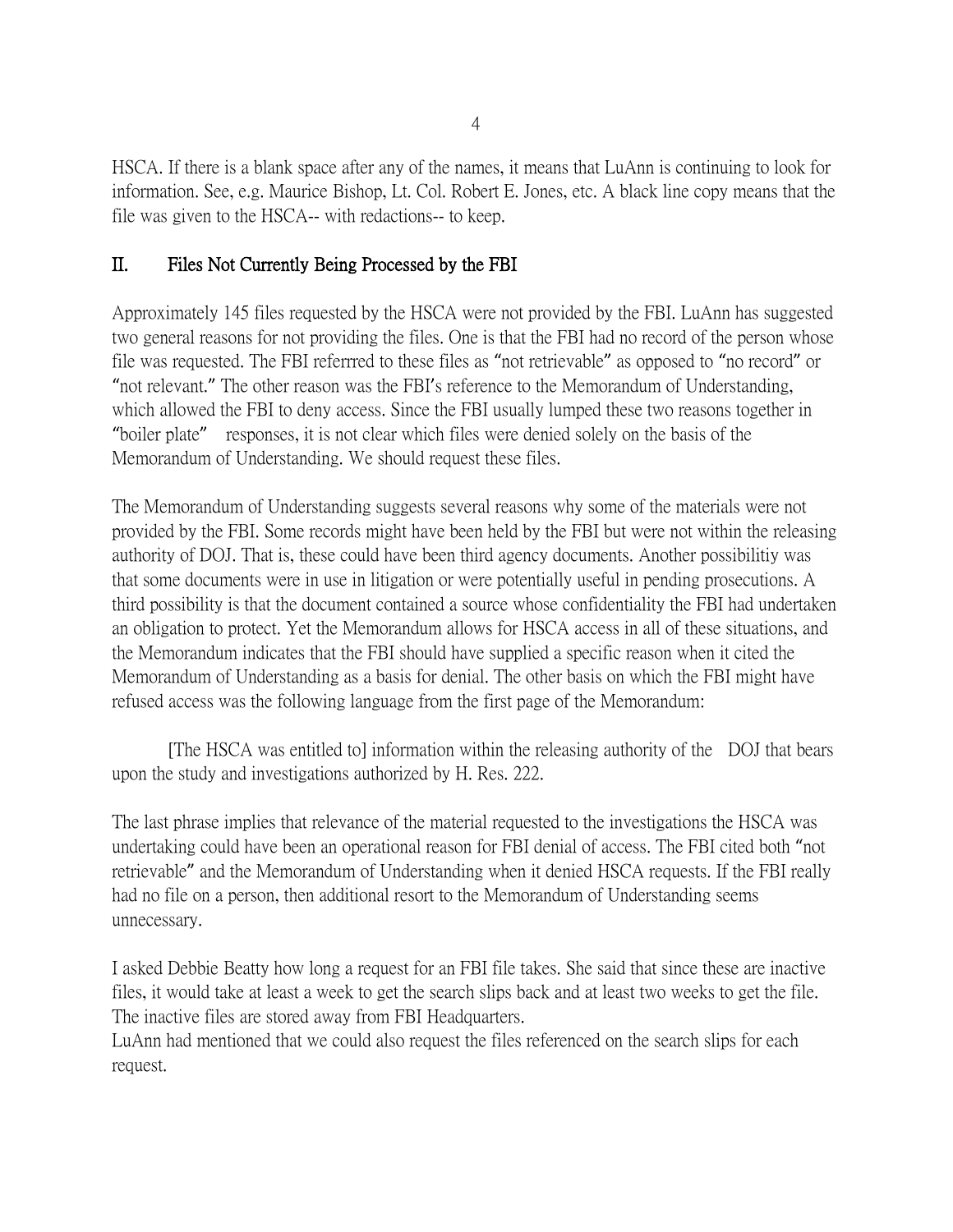LuAnn brought my attention to a December 1978 letter from Blakey in which he indicated to the FBI that the HSCA's request for information regarding defectors had been withdrawn. See "Questions Re Defectors" on LuAnn's list.

#### III. Submitting Our Priority List

Since the research for identifying files requested by the HSCA that do exist but were not provided by the FBI will be time-consuming, we could consider taking the following steps soon.

1. Agree on priority names from the first list and the 44 files recognized by LuAnn.

2. Present our priority list (based on the August 1996 list and LuAnn's November 4, 1996 list) to LuAnn with a timetable.

3. Identify names from the first list that were not in our databases (a total of 98 were unknown) and prioritize them. A total of 15 have not been started and 5 are in the inital stages. The FBI has already completed 64, and 14 are in the final stage. I will look at the 20 remaining files to see if any of them contain high priority materials.

4. Request the remaining (approximately) 145 files originally requested by the HSCA to determine whether the FBI actually has some of these files.